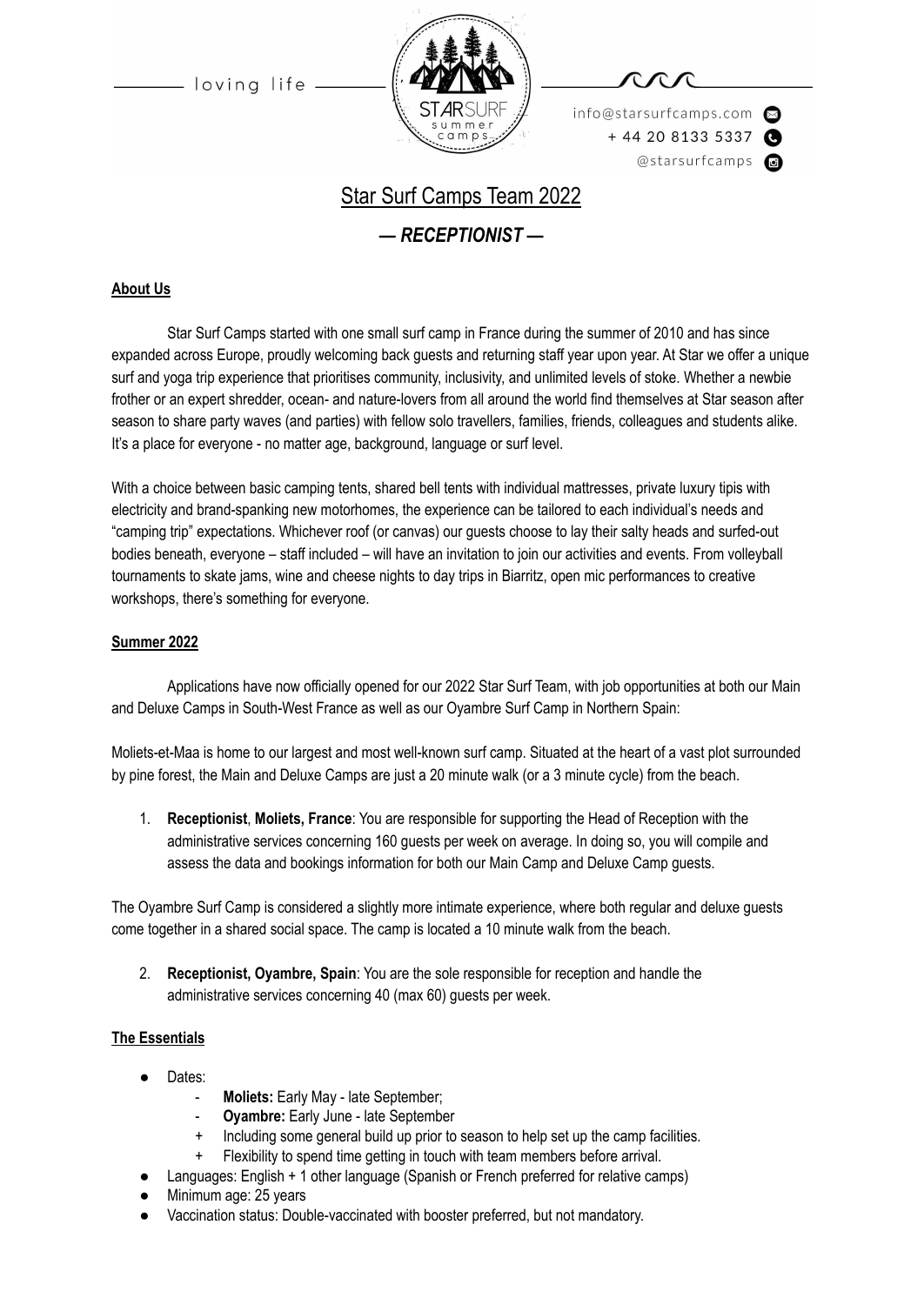-loving life





info@starsurfcamps.com  $+442081335337$ @starsurfcamps @

#### **Key Characteristics**

*Great people skills Organised Accountable Solution-orientated Excellent communication Time-management Responsible Glass half-full attitude Calm and stress resilient Hard working and flexible Punctual Quick thinking Team-player Eye for detail Proactive Problem-solver*

The role also requires good computer skills - experience with Google Drive, Excel/Spreadsheets/Numbers would be very beneficial. Experience with booking systems is not required. All booking information is collated in spread-sheets and updated weekly. Full training will be provided at the beginning of the season.

#### **Overview**

As the Receptionist, you not only make the first and last impression on our guests but you are also their daily go-to person for answers, advice and solutions. Throughout the week you handle our administrative services by collating and understanding the booking information, collecting outstanding payments, confirming dietary requirements, checking surf and yoga bookings, accurately recording data and helping to arrange transfers to and from the camp. You support the Head of Reception (France) and Camp Manager (Spain) in their daily operations and ensure that any changes to booking information is clearly communicated across all departments at camp. You liaise with our central booking office and a number of transfer drivers on a daily basis.

#### **Responsibilities**

- Providing excellent customer service by being the friendly face at reception, helping people with their queries, handling complaints and being one of several brains behind the booking system;
- $\bullet$  Running 5 x 6 hour reception shifts per week, as well as the full check-out and check-in shift every Saturday;
- Greeting the early bus arrivals on a Saturday morning and leading them to the campsite, offering a brief tour of the facilities and showing where to store luggage until check-in opens;
- From 9am you will begin checking out the previous week's guests, taking outstanding payments and returning deposits;
- From 3pm check-in will open and you will welcome guests until latest 11pm;
- You are responsible for flagging midweek arrivals and available to welcome them out of hours if need be;
- Reviewing, querying and understanding weekly guest arrival information such as transfer details, type of package, dietary requirements, outstanding payments, yoga and surf bookings etc;
- Liaising daily with our central booking office regarding queries and last-minute bookings;
- Communicating clearly and promptly with relevant departments when bookings change midweek to ensure the camp is prepared, e.g. Head Surf coach knows a guest has added lessons; Head of Kitchen receives updated guest numbers and dietary requirements; Head of Team prepares an extra tent;
- Managing weekly arrivals and departures by gathering information from guests, creating efficient transfer schedules and communicating transfer times and locations to guests;
- Scheduling a small team of transfer drivers and managing the use, cleanliness and quality of our transfer vehicles, ensuring the fuel tank is full upon return;
- Maximising camp occupancy by allocating guests to tents as efficiently as possible whilst keeping customer experience at the forefront of your decision making (Spain only);
- Counting tills at the beginning and end of each day, accounting for all incoming cash through reception and ensuring guests pay all outstanding payments;
- Weekly financial reporting of purchases made within the department by scanning and uploading receipts;
- Printing feedback forms for the Friday Farewell speech as well as collecting and typing up completed forms;
- Keeping the office tidy and decluttered by departmentalizing the shelves;
- Helping the Head of Reception with additional tasks when support is needed, sometimes outside of the allocated reception hours (France only);
- Upholding campsite rules and ensuring both guests and staff respect the noise curfew;
- Attending the weekly team feedback dinner.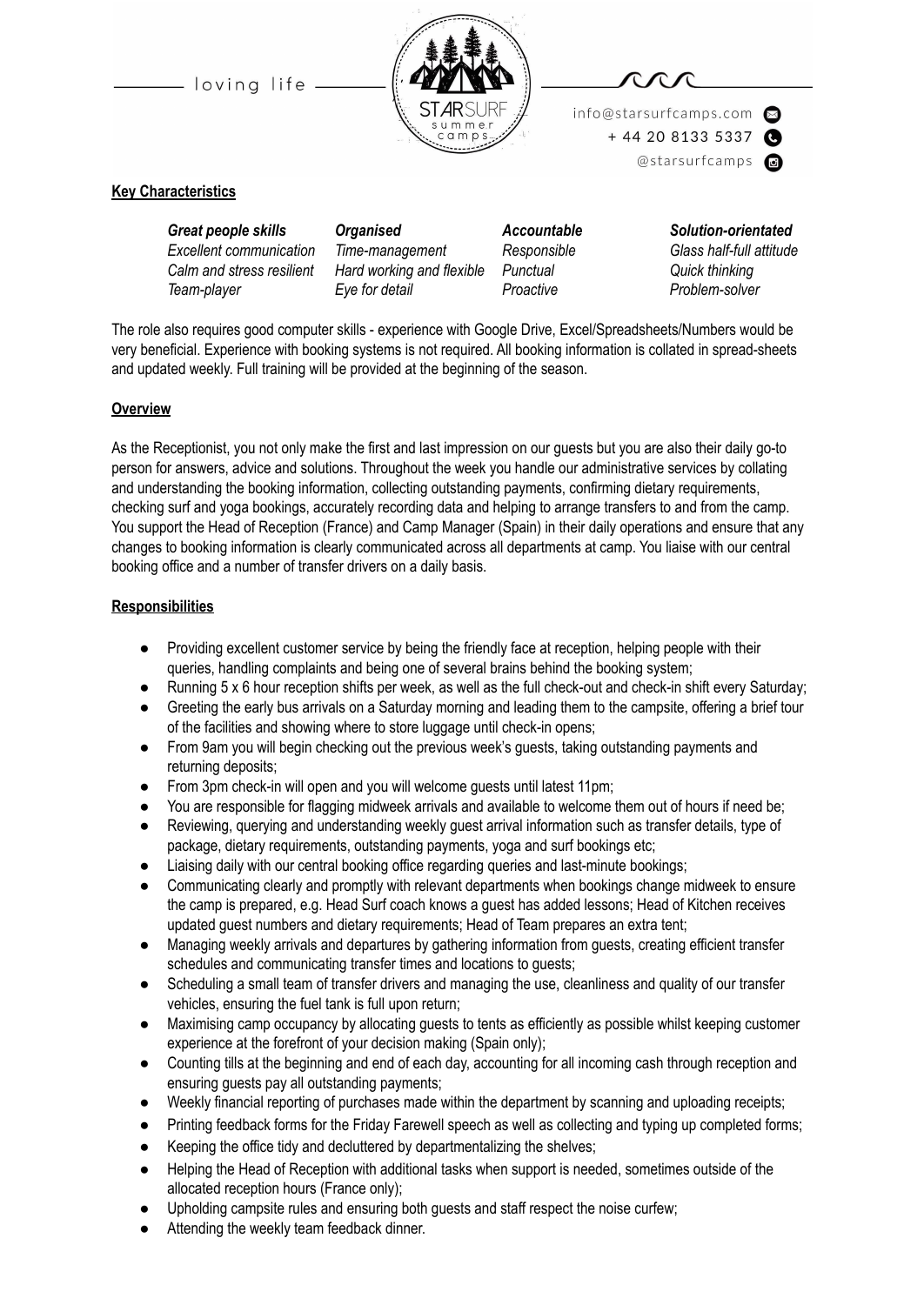loving life



info@starsurfcamps.com  $+442081335337$ @starsurfcamps @

#### **Summary**

- You report directly to the Head of Reception who will support you throughout the season (France).
- You report directly to the Camp Manager who will support you throughout the season (Spain).
- You play a key part in the structure of the team and are expected to show responsibility and accountability at all times.
- Together with the Head of Reception (France), you liaise with the Heads of Team, Head Surf Coach, Yoga Instructors, Head of Kitchen and Good Vibes Manager on a daily basis. You understand that a successful season is dependent on clear communication, collaboration and support across all departments.
- You understand that the camp life journey comes with many unexpected bumps in the road. Your workload includes but is not limited to the tasks above and will therefore fluctuate from week to week.
- You recognise that absence or illness within your team will require you to step up and cover if necessary;
- You lead by example, remaining calm and demonstrating stress-resilience at all times.
- You monitor and uphold campsite rules and ensure both guests and staff respect the noise curfew.
- You are a true team player and strive to achieve 5\* feedback week after week.
- You promise to have an absolute blast, surf your heart out, spread the stoke and never forget your season with the Star Surf family!

#### **The Benefits**

- Training prior to camp opening and support from management throughout the season;
- A French working contract and monthly salary;
- 1 day off per week;
- 7 breakfasts, 7 picnic lunches and 5 dinners per week;
- Private Bell Tent with mattress;
- Invitation to the surf camp activities, including our weekly wine & cheese night;
- Staff discount on day trips, bar and merchandise;
- Free use of the surf and yoga equipment and possibility to join the lessons (subject to availability).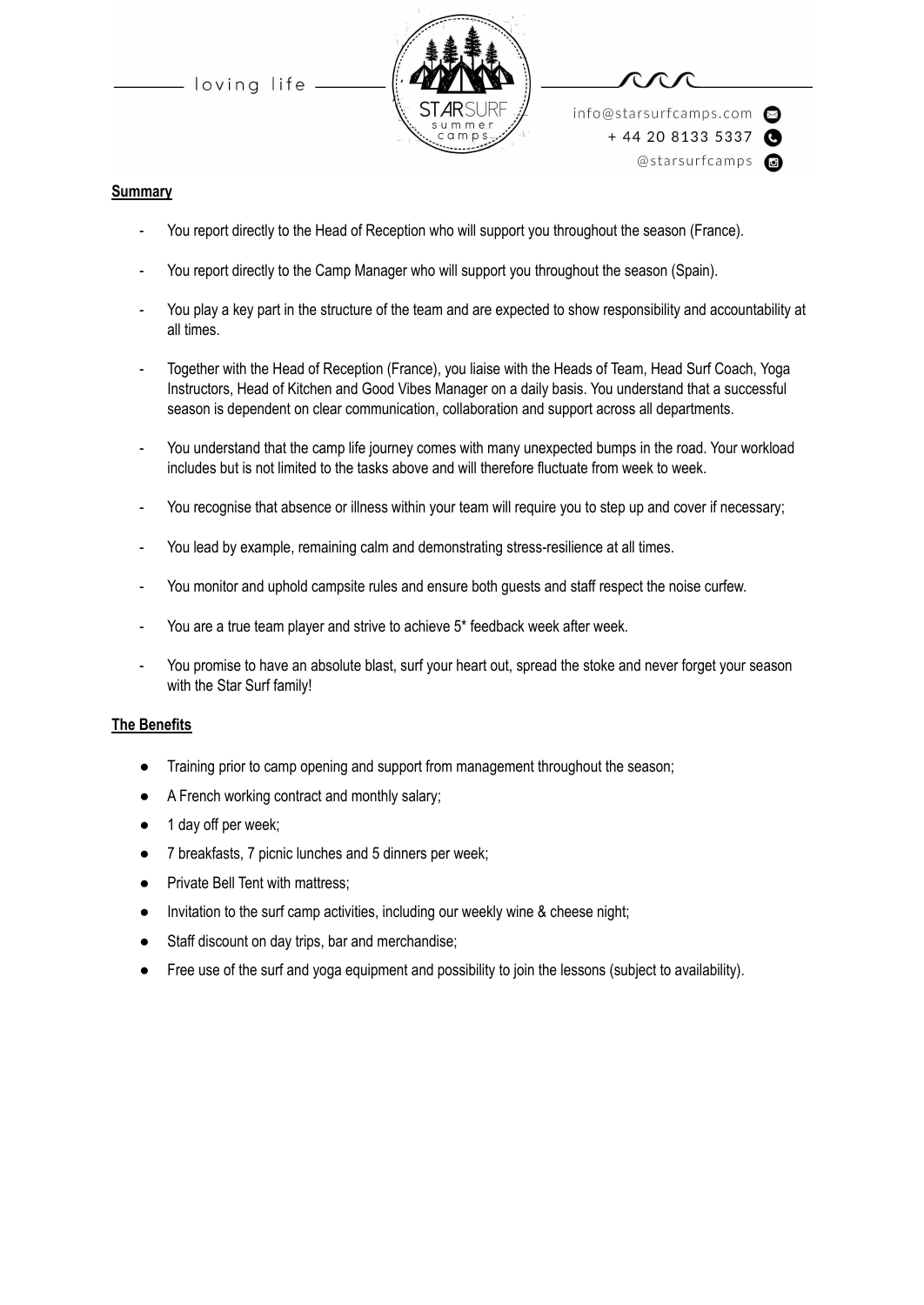- loving life -



info@starsurfcamps.com  $+442081335337$ @starsurfcamps @

# Star Surf Team 2022 Application Form

# *— RECEPTIONIST —*

## **Please email the following information to [jobs@starsurfcamps.com](mailto:jobs@starsurfcamps.com)** :

### 1. **A 2 minute video (attached via Google Drive with free access) describing:**

- 1️. Who you are and which role you are applying for;
- 2. What makes you the perfect candidate;
- 3️. And why you wish to work for Star Surf Camps.
- 2. **Your CV in English**
- 3. **This application form** (saved as: **Name Surname | Receptionist 2022 France/Spain**)

| Name:      | Nationality: |
|------------|--------------|
| Age:       | Languages:   |
| Telephone: | Email:       |

### Please mark [X ] where appropriate:

- [ ] I am fluent in at least 2 languages (one of which is English).
- [ ] I am double vaccinated and have received a booster jab (preferable)
- [ ] I am double vaccinated only (acceptable)
- [ ] I am not vaccinated (may present as problematic considering France's current hard line against the unvaccinated).

I'd like to apply for:

- **[ ] Receptionist, Moliets, France**
- **[ ] Receptionist, Oyambre, Spain**

Do you have a smartphone with mobile data to enable you to communicate in France/Spain? YES / NO *Please note; this is essential for the job, since all communication with the team happens via WhatsApp.*

| Do you have a valid European driving licence? |                                                       | YES<br>NO                    |
|-----------------------------------------------|-------------------------------------------------------|------------------------------|
|                                               | How many years have you been driving for?             | <b>YEARS</b>                 |
|                                               | Do you have previous experience with transfers?       | <b>YES</b><br>N <sub>O</sub> |
|                                               | Do you have previous experience of driving in Europe? | <b>YES</b><br>N <sub>O</sub> |
| Do you use Social Media?                      |                                                       | <b>YES</b><br>NO             |
|                                               | If YES, please specify:                               |                              |
|                                               | Facebook name:                                        |                              |
|                                               | Instagram handle:                                     |                              |
|                                               | Others (blogs, twitter, etc.)                         |                              |